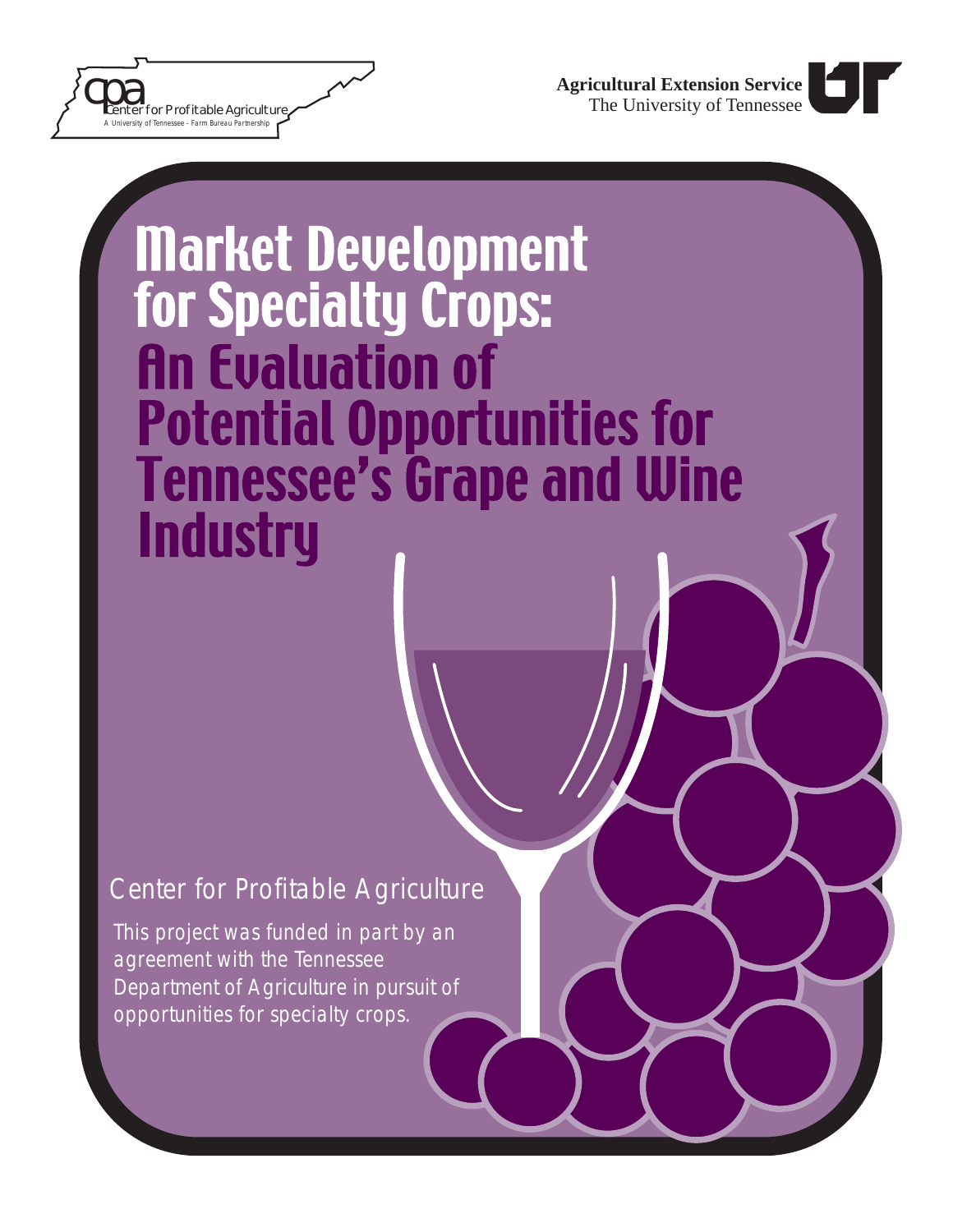## **Foreword**

T ennessee's winery industry has experienced steady growth since the state's grape and wine law was enacted in the late 1970s and early 1980s – growth in the form of additional farm wineries and increased sales. The market potential for Tennesseegrown grapes is highly correlated with the demand for grapes by Tennessee wineries. Although the law mandates the use of Tennessee products in the commercial winemaking process, waivers for the purchase of wine fruits and wine juices from out of state are permitted when in-state supplies are not available. In such cases, a waiver must be approved by the state's Alcohol Beverage Commission (ABC) to allow acquisition from outof-state sources. Although no precise study has analyzed the amount of out-of-state product obtained for commercial wine production, it is hypothesized to be a significant amount.

An accurate assessment of the volume, species and variety of raw product inputs normally acquired from out-of-state sources by Tennessee wineries may identify a production opportunity for existing and potential Tennessee growers. Such an assessment would identify and summarize patterns of requested waivers, quantify the amount of out-of-state input purchases and establish a rationale for possible production opportunities in Tennessee. The project results presented here utilize information from previously approved waivers for the purchase of wine fruits from out of state.

This report analyzes the requests from Tennessee wineries to purchase wine-fruit products from out-of-state sources in 2001 and 2002. An assessment of the amount of fruit purchased from out-of-state is given and an assessment of production possibilities for the products purchased out of state is made. Lacking multiple years of data and recognizing that variations exist in the information contained in the waivers for the years available, this report does not indicate actual or predicted market demands. Rather it provides a summary of the information provided in two years of waivers and indicates some possible production and value implications.

As with all activities in the Center for Profitable Agriculture, the goal of this Market Development for Specialty Crops project is to assist in the evaluation, analysis and development of opportunities for Tennessee's value-added agriculture industry.

Appreciation is extended to David Lockwood for his contributions and cooperation in the analysis of this project and to Charlie Hall and David Lockwood for their assistance in the peer review. Appreciation is also expressed to Mary Jo Holden and Gary Dagnan for their assistance and cooperation in the editing and layout and to Joe Gaines, Stanley Trout and Paul Nordstrom with the Tennessee Department of Agriculture for their assistance with the development and implementation of this specialty crop project.

*Rob Holland Extension Specialist Center for Profi table Agriculture*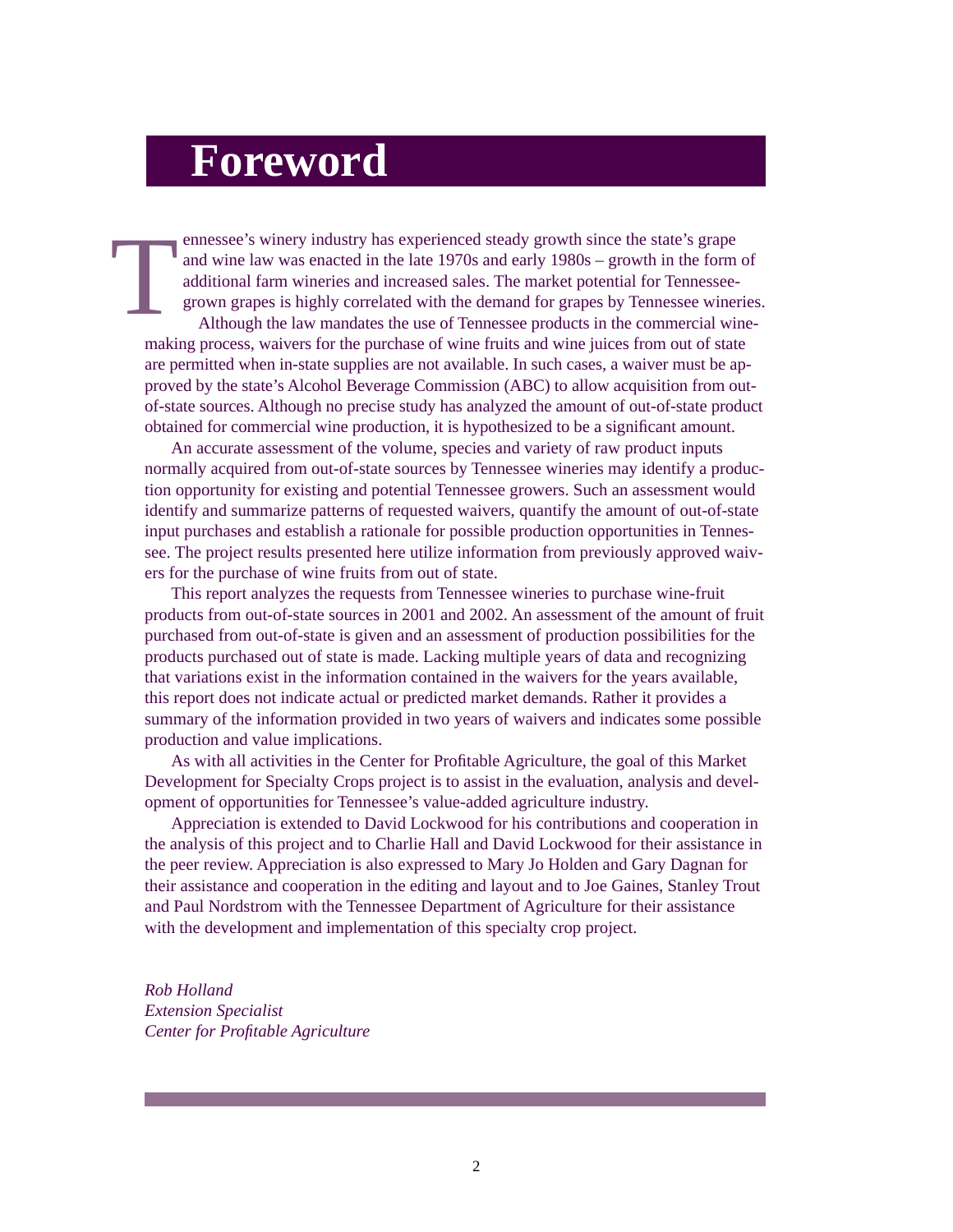#### **Market Development for Specialty Crops: An Evaluation of Potential Opportunities for Tennessee's Grape and Wine Industry**

**Support for this project was provided by the Tennessee Department of Agriculture Division of Market Development, the United States Department of Agriculture and The University of Tennessee Center for Profitable Agriculture with the intent of improving opportunities for specialty crops.** 

**December 2002** 

**Investigation conducted by and report authored by Robert W. Holland Jr., Center for Profitable Agriculture.** 

Center for Profitable Agriculture, A University of Tennessee - Farm Bureau Partnership

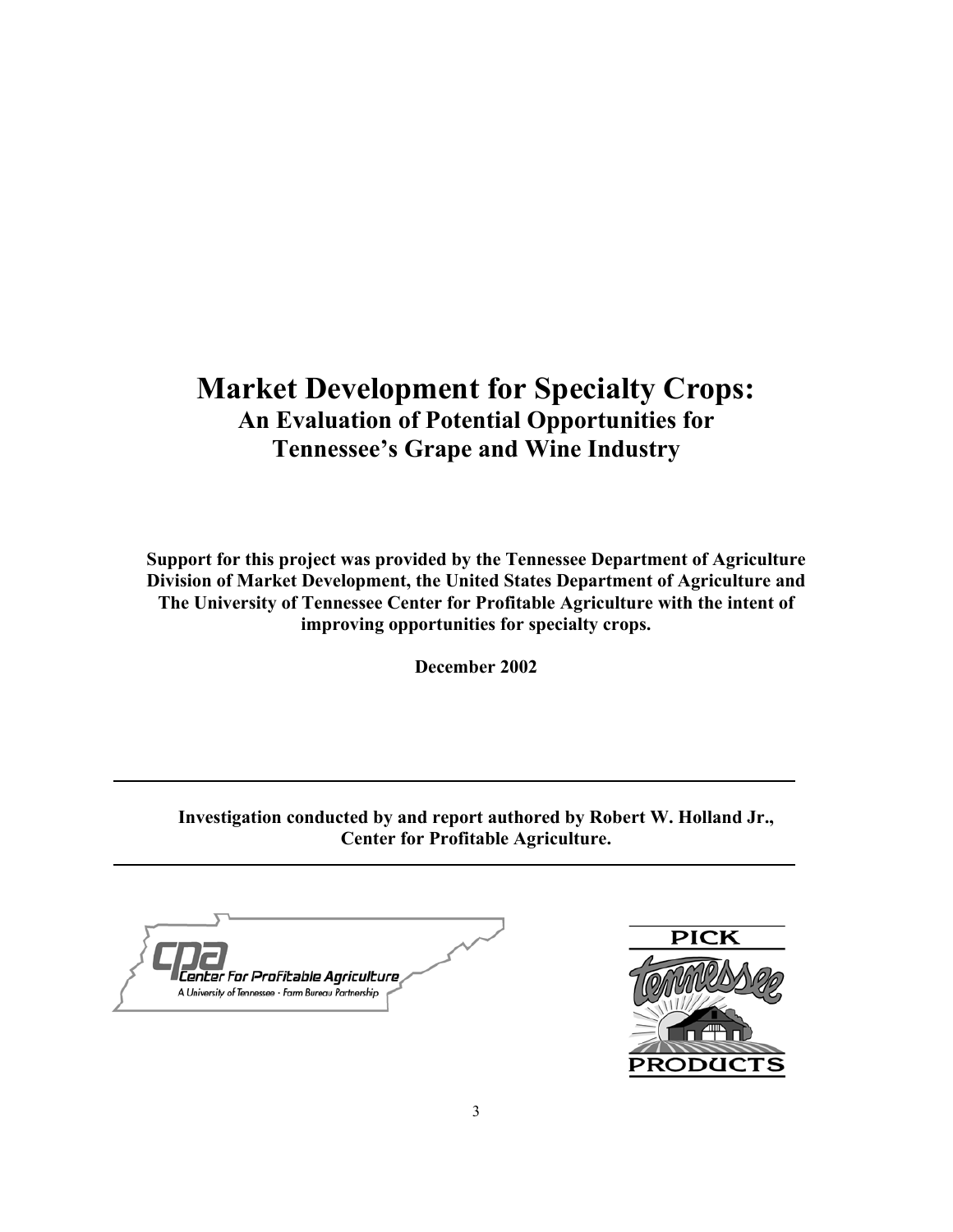## **Table of Contents** Page

| Table 3: Summary of Varieties Requested, Amount Requested and                                                           |  |
|-------------------------------------------------------------------------------------------------------------------------|--|
| Table 4: Varieties Requested for Purchase Out of State and a<br>Quantified Assessment of Their Production Possibilities |  |
| Table 5: Average Annual Volume Requested from Out of State                                                              |  |
| Table 6: Average Annual Volume Requested from Out of State                                                              |  |
| Table 7: Estimated Per-Unit Value of Varieties Requested for<br>Out-of-State Purchase and the Corresponding Estimated   |  |
|                                                                                                                         |  |
|                                                                                                                         |  |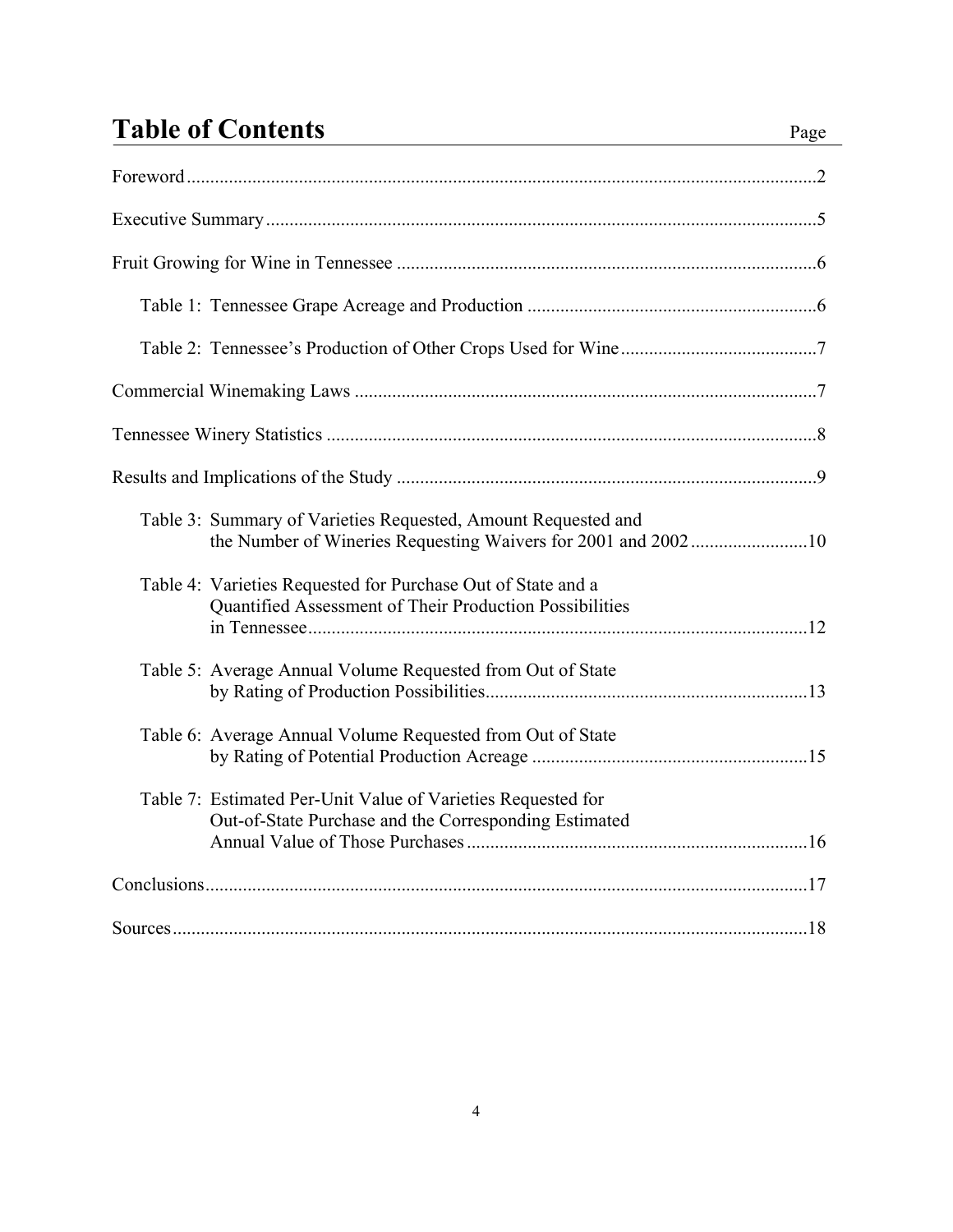#### **Executive Summary**

Although state law caps the amount of out-of-state fruit that can be used to make wine in Tennessee, wineries can request to purchase more than the cap if they have made good-faith efforts to grow or purchase from in-state sources or if extenuating circumstances prevent the availability of in-state supplies. Approximately 46 percent of the fruits used for winemaking in Tennessee are American variety grapes, 20 percent are of the Muscadine variety, 15 percent are of the French-American hybrid variety, 11 percent are of the Vinifera variety and 8 percent are other fruit varieties. In 2001, 11 wineries requested a wavier for 60 out-of-state purchases of 24 different varieties and in 2002, 12 wineries requested a wavier for 64 out-of-state purchases of 22 different varieties. It should be noted that the amount of fruit requested through the J-6 waivers is in addition to allowed fruit purchases from out of state under the 50 percent and 25 percent rules. This study indicates that Tennessee wineries represent a market for approximately 90 additional acres of annual fruit production in the state. The estimated market value of this production is approximately \$316,000 annually.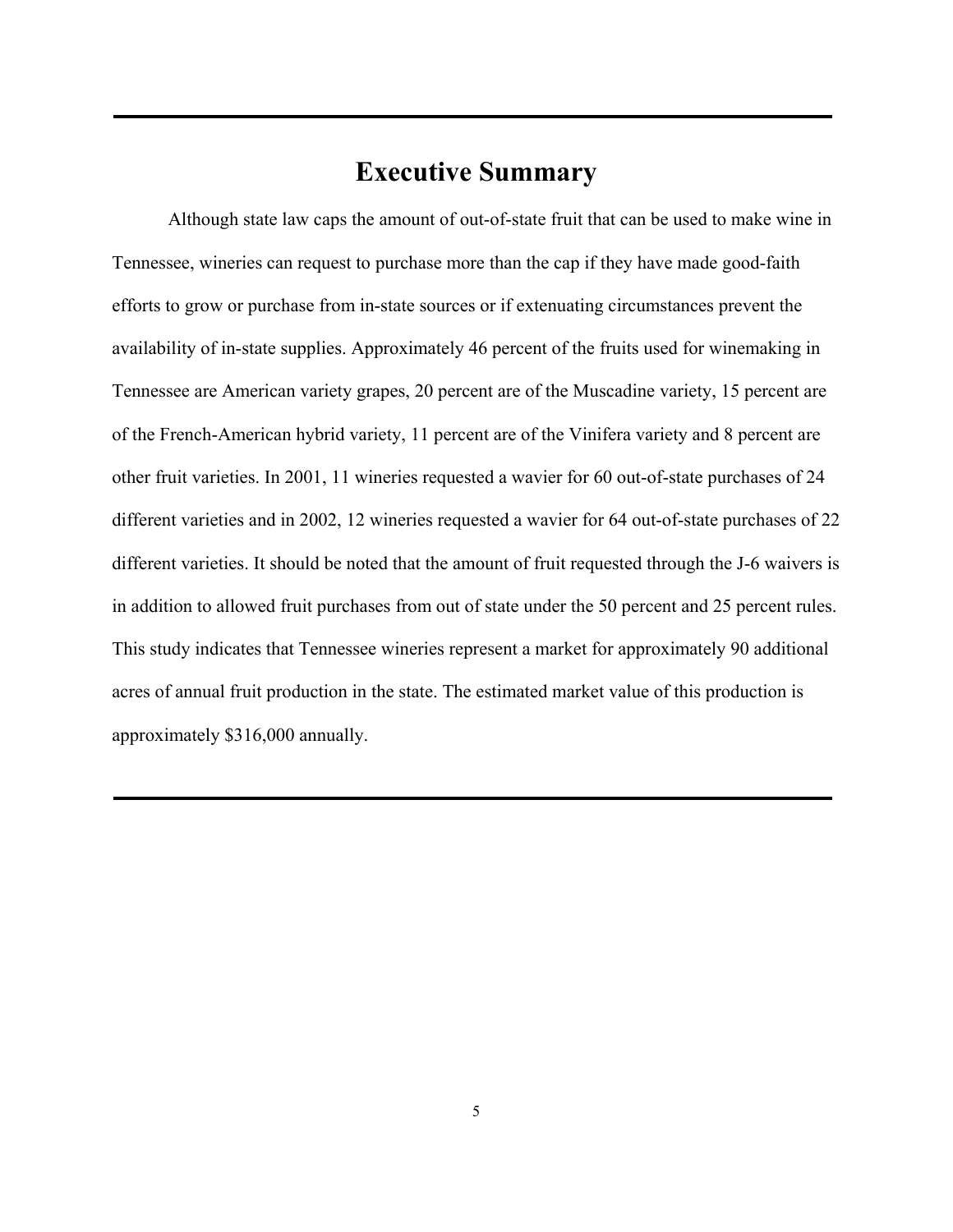### **Fruit Growing for Wine in Tennessee**

Grapes are grown throughout Tennessee. However, not all types of grapes or varieties of grapes are suitable for cultivation in all parts of the state. Similarly, grapes adapted to specific growing conditions in the state may not be suitable for winemaking or other consumer preferences. The increasing number of wineries in Tennessee and the development of new grape varieties suitable for Tennessee's growing conditions have contributed to increased production considerations.

As shown in Table 1, from 1978 to 1997 the number of acres of grape production increased by 71 percent from 231 to 395 acres while the pounds produced increased more than 200 percent from 158,829 pounds to 486,694 and per-acre production increased 80 percent from 878 pounds to 1,586 pounds.

| <b>Table 1: Tennessee Grape Acreage and Production</b><br>(Source: Viticulture Plan for the State of Tennessee - 2001) |       |                  |                |  |
|------------------------------------------------------------------------------------------------------------------------|-------|------------------|----------------|--|
| Year                                                                                                                   | Acres | Pounds Harvested | Yield Per Acre |  |
| 1978                                                                                                                   | 231   | 158,829          | 878            |  |
| 1982                                                                                                                   | 413   | 605,638          | 2,065          |  |
| 1987                                                                                                                   | 459   | 876,504          | 2,712          |  |
| 1992                                                                                                                   | 357   | 613,244          | 2,024          |  |
| 1997                                                                                                                   | 395   | 486,694          | 1,586          |  |

Several different types of grapes are available for commercial production. Each type has a variety of characteristics that make it more or less desirable and/or suitable than other types in terms of adaptability and use. Grape varieties can be generally classified as American, French-American hybrid and European. Common American grape varieties are Concord, Niagara, Norton, Catawba and Delaware. Muscadine grapes are an American native and are often grown in the Southeastern states. However, commercial muscadine grape production in Tennessee is often difficult because of cold injury. Common French-American hybrid varieties include Vidal, Seyval, Leon Millot, Foch, DeChaunac, Chambourcin, Vignoles and Chancellor. The French-American hybrids are crosses between European varieties and certain wild species found in America and are used primarily for wine. Common European grape varieties include Chardonnay, Cabernet Franc and Cabernet Sauvignon.

One of the primary determinants of the quality of wine is the quality of the fruit used in production. Fruit should be at the appropriate ripeness, should not have excessive browning and should be free of rot and mold.

Fruits used for winemaking have a variety of characteristics, such as acidity, sugar, color and the presence of seeds, that influence the winemaking process. Many of these characteristics are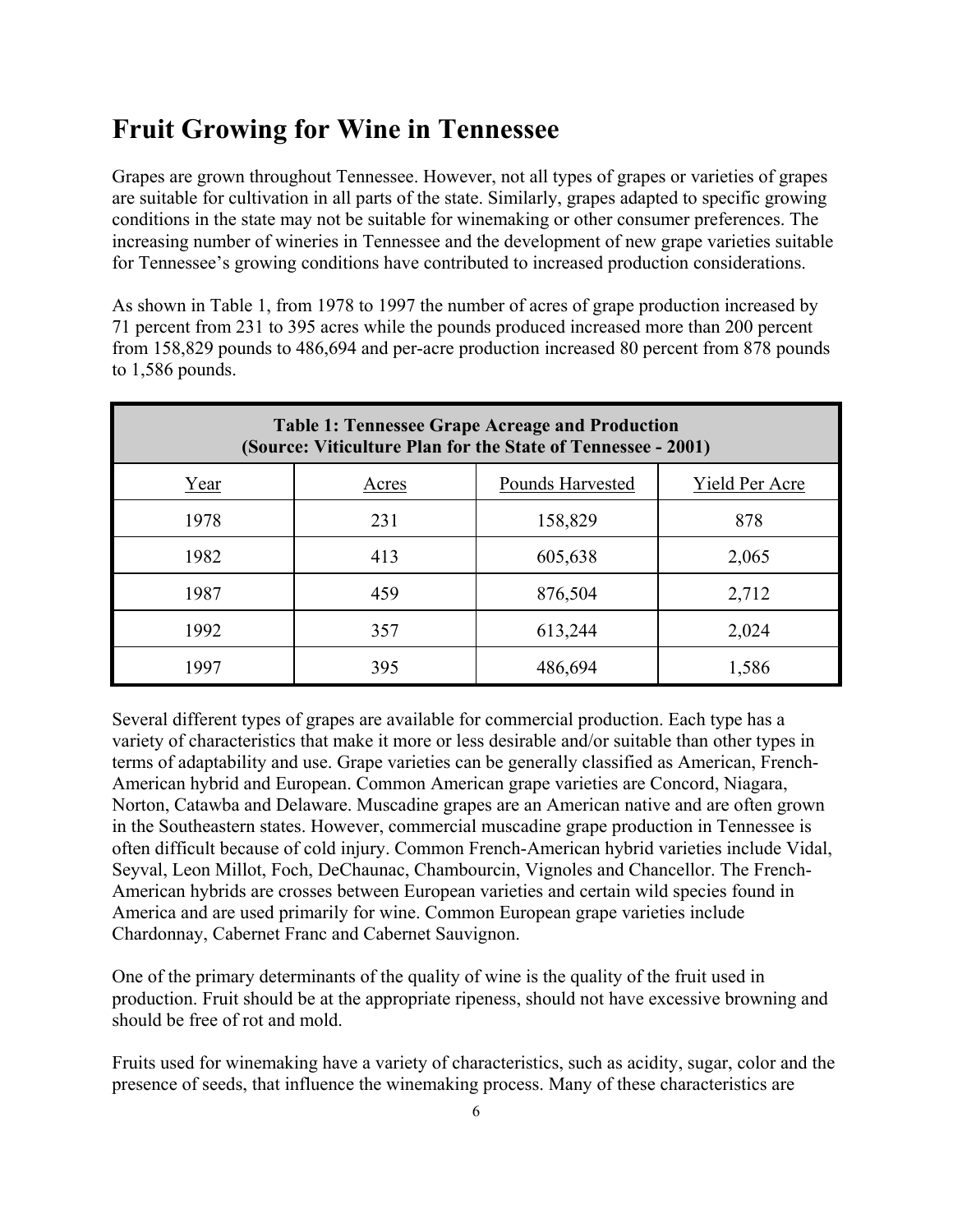influenced by growing conditions, such as climate, rainfall and site. The environment in which grapes are grown can influence the acidity level of the wine juice; and therefore, can influence the end wine product. The amount of sugar contained in the fruit influences the production process and the end product. Depending on the type of wine being made, the sugar-to-acid ratio of the juice often requires adjustments for acid content. Sweet wines tolerate higher acidity levels.

Grapes are the most-often used product for fermenting into wine. However, other wine-fruit products are also used. Table 2 contains statistical information from the 1997 Census of Agriculture for Tennessee's production of other crops used for wine fruits by Tennessee wineries.

| Table 2: Tennessee's Production of Other Crops Used for Wine (1997 Census) |                                   |                                        |                          |  |
|----------------------------------------------------------------------------|-----------------------------------|----------------------------------------|--------------------------|--|
| Crop                                                                       | <b>Number of Farms</b><br>Growing | <b>Number of Acres</b><br><b>Grown</b> | Number of<br>Trees/Vines |  |
| Apples                                                                     | 810                               | 2,226                                  | 214,506                  |  |
| <b>Blackberries</b>                                                        | 120                               | 112                                    | 166,734                  |  |
| <b>Blueberries</b>                                                         | 90                                | 117                                    | 150,849                  |  |
| Cherries                                                                   | 112                               | 30                                     | 1,276                    |  |
| Grapes                                                                     | 258                               | 396                                    | 184,528                  |  |
| Peaches                                                                    | 504                               | 1,074                                  | 109,922                  |  |
| Pears                                                                      | 192                               | 70                                     | 3,803                    |  |
| Plums                                                                      | 112                               | 35                                     | 1,610                    |  |
| Raspberries                                                                | 45                                | 34                                     | 137,226                  |  |
| Strawberries                                                               | 156                               | 450                                    | 2,560,855                |  |

#### **Commercial Winemaking Laws**

Grape and fruit production are part of a long history of diverse agricultural production in Tennessee. These crops have had various uses ranging from home use to processing and winemaking. During the late 1800s, vineyards were scattered across Tennessee. Grapes were often grown on land believed to be unsuitable for other agricultural crops.

In the early 1900s, prohibition curtailed production of grapes and fruits intended for commercial winemaking. In the early 1970s, the Tennessee Viticultural and Oenological Society (TVOS)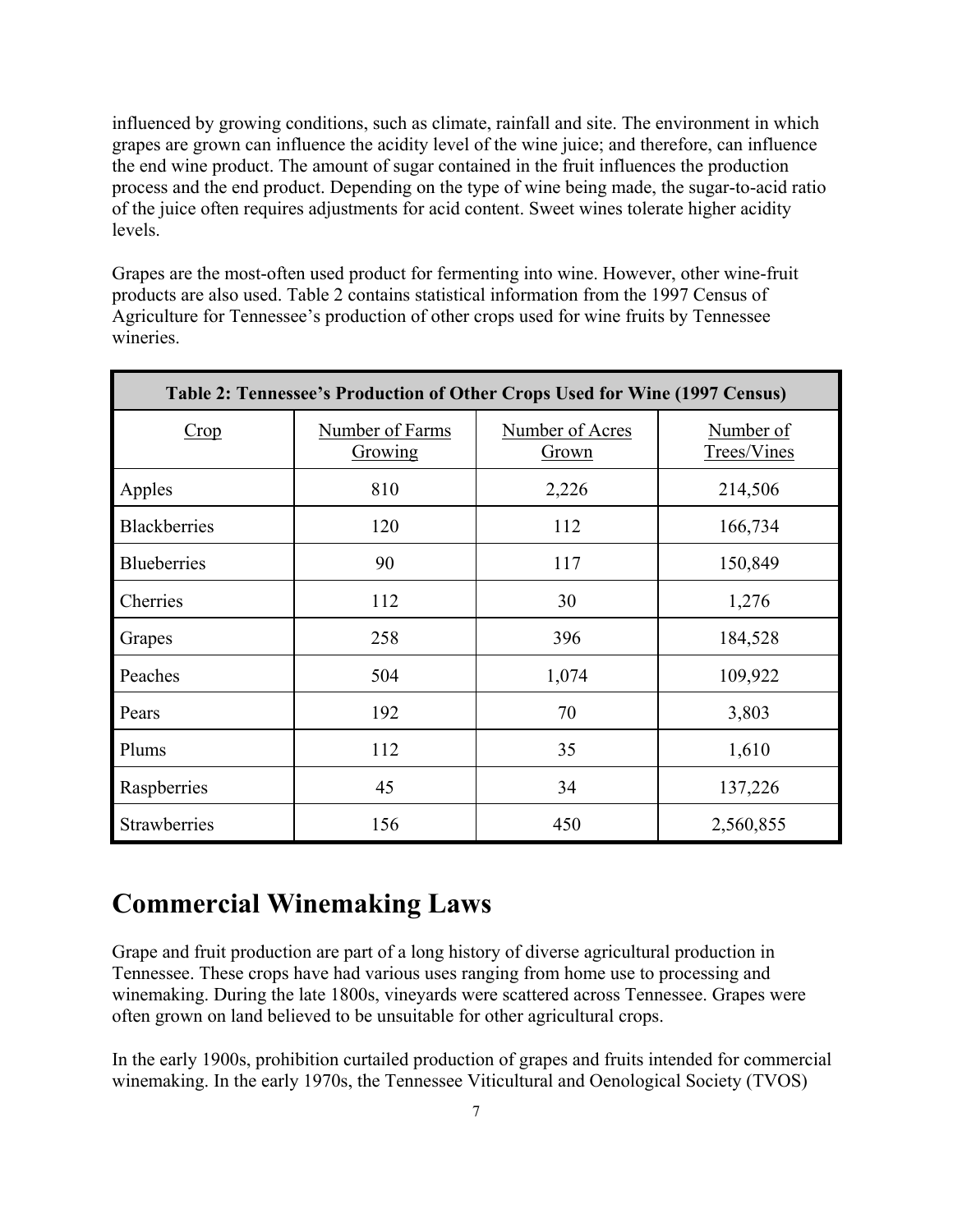spearheaded efforts to enact legislation that would encourage the growth of the Tennessee grape and wine industry through commercial wineries. Prior to this legislation, winemaking in Tennessee was legal for home consumption only.

The original legislation enacting the grape and wine law was developed in the late 1970s. The language documenting and authorizing the law is available in the Tennessee Code Annotated, 57-1-209 and 57-3-207. Chapter 0100-7 of the Rules of the Alcoholic Beverage Commission describes procedures for proper production, sale and transport of wine in Tennessee.

The law states (in subsection J-6) that the Alcoholic Beverage Commission may grant a waiver of the requirement to use a minimum percentage of Tennessee-produced wine fruits or wine juices to wineries that have made a good-faith effort to either grow or buy the required amounts in the state. The waiver can also be granted if extenuating circumstances, such as low in-state production or adverse growing conditions, prevent the availability of Tennessee-grown products. A waiver allows wineries to then seek out-of-state suppliers.

Because of this requirement to use a minimum percentage of Tennessee-grown products, the legislation provides some degree of market protection for growers (and potential growers) of wine grapes and fruits. For a new winery, 50 percent of the grapes (or other fruits) used to make wine must be grown in Tennessee. After three years of operation, the winery must use at least 75 percent Tennessee-grown products. That is, a winery with more than three years of operation can routinely obtain 25 percent of its grapes (or other fruits) from out of state without a J-6 waiver. A J-6 waiver is required only when a winery exceeds the maximum allowable out-of-state amounts.

By the mid 1980s, several commercial wineries had been licensed for commercial production and sales. In 2002, 25 commercial wineries were licensed in Tennessee.

### **Tennessee Winery Statistics**

In the late 1990s, Greg Pompelli, former agricultural economist with The University of Tennessee, conducted various research studies for Tennessee's wine and wine grape industries. His research provided the following statistics:

#### **Figure 1. Wine grape purchases by Tennessee producers**



Grape purchases from non-winery, Tennessee sources  $= 43$  percent Grape purchases from winery, Tennessee sources  $= 37$  percent Grape purchases from non-Tennessee sources = 21 percent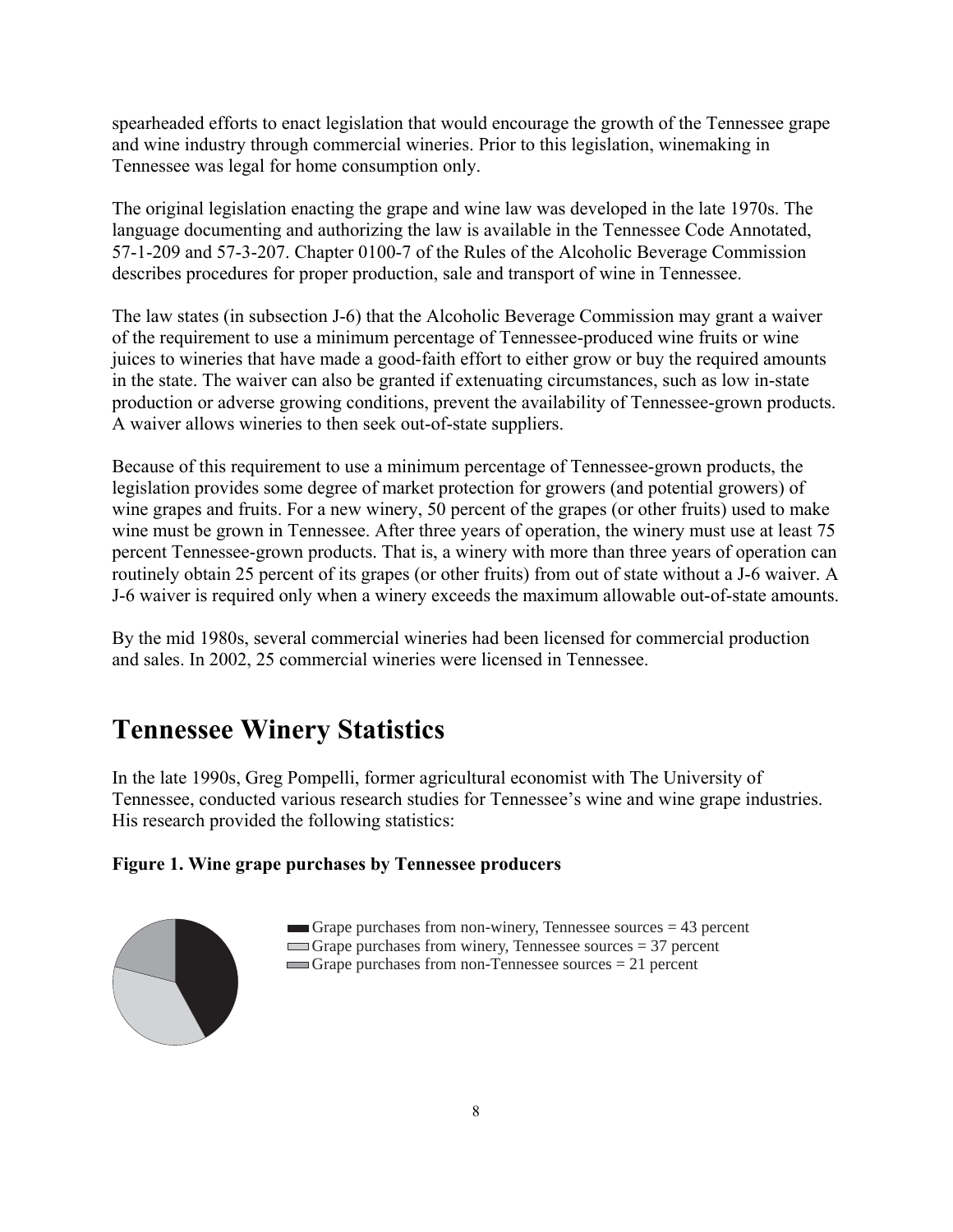#### **Figure 2. Fruits used for winemaking in Tennessee**



#### **Results and Implications of the Study**

Until 2001, according to personnel with the Tennessee Alcohol Beverage Commission, wineries could request a waiver to purchase fruits and juices from out-of-state sources without having to specify the type, variety or amount to be purchased. Therefore, data prior to 2001 were not available for this study.

In 2001 and 2002, requests for "J-6" waivers by Tennessee wineries were submitted in writing and included variety and amount requested to purchase from out of state. However, when trying to analyze the waiver requests for this study, it was observed that both gallons and pounds were used by wineries to quantify the amount to be purchased. Where appropriate in this study, units have been converted so that requests for the same variety by different wineries can be totaled. Unfortunately, some species/varieties are commonly available in gallons of juice and gallons of fruit and, in these cases the units requested were not converted. Summary statistics for these species/varieties are reported in both pounds and gallons. A summary of the varieties, amount requested and the number of wineries requesting waivers for 2001 and 2002 is presented in Table 3. It should be noted that the requests for out-of-state purchases submitted via the J-6 waivers are in addition to any out-of-state purchases that are allowed under the 50 percent of 75 percent required minimum rule. Therefore, the results of this study only concern out-of-state purchases occurring after a winery exceeded its allowed out-of-state maximum.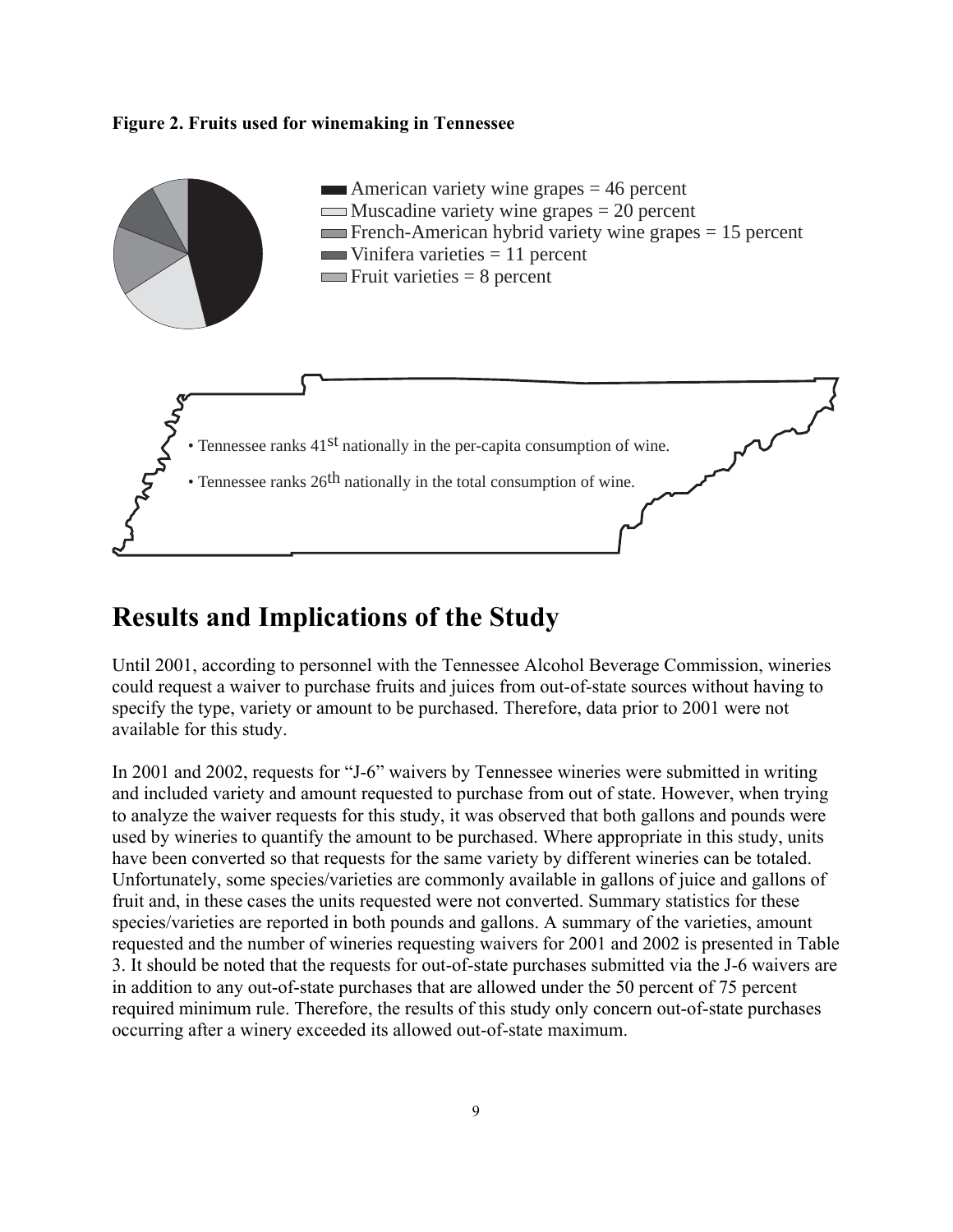| Table 3: Summary of Varieties Requested, Amount Requested and<br>the Number of Wineries Requesting Waivers for 2001 and 2002 |              |                                         |                                                   |                                         |                                                   |
|------------------------------------------------------------------------------------------------------------------------------|--------------|-----------------------------------------|---------------------------------------------------|-----------------------------------------|---------------------------------------------------|
| <b>Variety</b>                                                                                                               | Unit         | 2002                                    |                                                   | 2001                                    |                                                   |
|                                                                                                                              |              | <b>Total Amount</b><br><b>Requested</b> | Number of<br><b>Wineries</b><br><b>Requesting</b> | <b>Total Amount</b><br><b>Requested</b> | Number of<br><b>Wineries</b><br><b>Requesting</b> |
| Merlot                                                                                                                       | lbs.         | 25,000                                  | 5                                                 | 26,000                                  | $\overline{2}$                                    |
| Cabernet<br>Sauvignon and<br>or Franc                                                                                        | lbs.         | 37,000                                  | 6                                                 | 44,000                                  | 6                                                 |
| Rhubarb                                                                                                                      | lbs.         | 500                                     | $\mathbf{1}$                                      | na                                      | na                                                |
| Muscadine                                                                                                                    | lbs.         | 292,000                                 | 9                                                 | 264,600                                 | 6                                                 |
| Riesling                                                                                                                     | lbs.         | 51,000                                  | 6                                                 | 49,500                                  | 3                                                 |
| Concord                                                                                                                      | gal.         | 43,850                                  | 6                                                 | 28,240                                  | 6                                                 |
| Niagara                                                                                                                      | gal.         | 11,600                                  | 5                                                 | 12,672                                  | $8\,$                                             |
| Foch                                                                                                                         | gal.         | 550                                     | $\mathbf{1}$                                      | 550                                     | $\mathbf{1}$                                      |
| Seyval                                                                                                                       | gal.         | 900                                     | $\mathbf{1}$                                      | 2,500                                   | 3                                                 |
| Cayuga                                                                                                                       | gal.         | 2,000                                   | $\overline{2}$                                    | 1,300                                   | $\overline{3}$                                    |
| Chardonnay                                                                                                                   | gal.         | 2,050                                   | $\overline{3}$                                    | 1,600                                   | $\overline{4}$                                    |
| Chambourcin                                                                                                                  | gal.         | 2,500                                   | $\overline{2}$                                    | 2,000                                   | $\overline{2}$                                    |
| Blackberries                                                                                                                 | lbs.<br>gal. | 15,000<br>4,350                         | 5                                                 | 42,000<br>1,900                         | 3                                                 |
| Vignoles                                                                                                                     | gal.         | 550                                     | $\mathbf{1}$                                      | 1,100                                   | $\mathbf{1}$                                      |
| Strawberry                                                                                                                   | lbs.<br>gal. | 7,000<br>600                            | $\overline{3}$                                    | 14,000                                  | $\overline{2}$                                    |
| Raspberry                                                                                                                    | lbs.         | 15,400                                  | $\overline{2}$                                    | 10.000                                  | $\mathbf{1}$                                      |
| Leon Millot                                                                                                                  | gal.         | 1,000                                   | $\mathbf{1}$                                      | 1,000                                   | $\mathbf{1}$                                      |
| Gewurztraminer                                                                                                               | gal.         | 600                                     | $\mathbf{1}$                                      | 300                                     | $\mathbf{1}$                                      |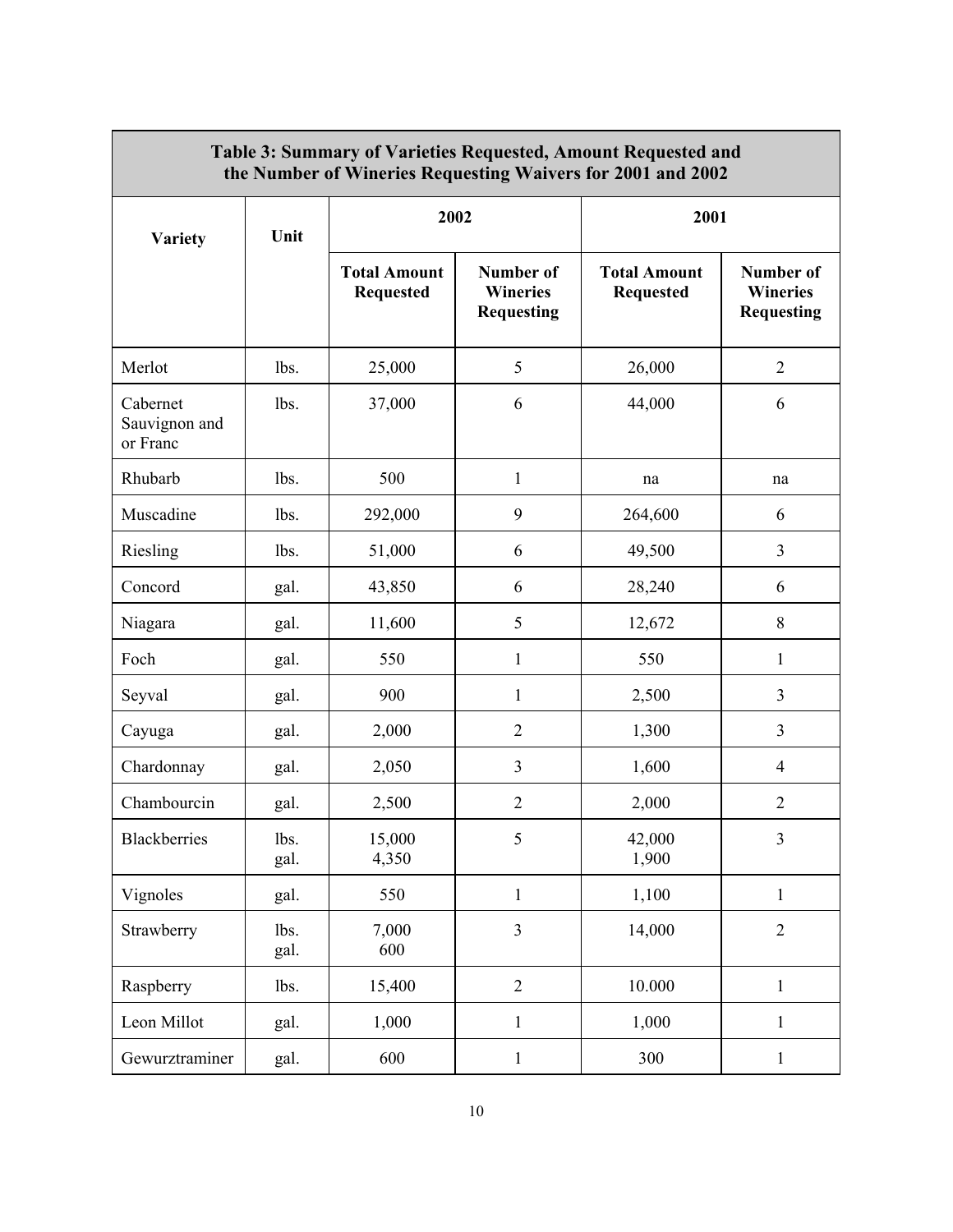| Chancellor | lbs. | 3,200 | 1  | 3,764  | 1  |
|------------|------|-------|----|--------|----|
| Baco       | gal. | 240   | 1  | na     | na |
| Rougeaon   | gal. | 300   | 1  | na     | na |
| DeChaunac  | lbs. | 4,000 |    | 550    | 1  |
| Catawba    | lbs. | na    | na | 23,500 | 1  |
| Venus      | lbs. | na    | na | 5,000  | 1  |
| Cynthiana  | gal. | na    | na | 550    | 1  |
| Zinfandel  | gal. | na    | na | 550    |    |
| Cherries   | lbs. | na    | na | 6,000  | 1  |

In 2002, 12 wineries requested waivers for 64 out-of-state purchases of 22 different varieties. Requests per winery ranged from 1 to 9 with an average of 5.3 requests. A total of 450,100 pounds and 71,090 gallons of fruit and/or juice were requested. Muscadine (292,000 pounds) was by far the most requested variety for out-of-state purchase followed by Riesling (51,000 pounds), Concord (43,850 gallons), Cabernet (37,000 pounds) and Merlot (25,000 pounds). Seven species/varieties were requested by five or more wineries: Blackberries, Niagara, Merlot, Concord, Riesling, Cabernet Sauvignon and/or Franc and Muscadine. A total of 450,100 pounds and 71,090 gallons of fruit were requested in 2002. Assuming that one gallon of juice weighs 9.10 pounds and one acre can yield approximately 10,000 pounds of fruit, the 2002 out-of-state waivers would have represented approximately 109 total acres of production.

In 2001, 11 wineries requested waivers for 60 out-of-state purchases of 24 different varieties. Requests per winery ranged from 1 to 12 with an average of 5.45 requests. The most requested fruits were similar in 2001 and 2002 with slightly more blackberries requested in 2001 than 2002. Four varieties were requested by five or more wineries: Concord, Cabernet Sauvignon and/or Franc, Muscadine and Niagara. A total of 488,364 pounds and 54,812 gallons of fruit were requested in 2001. Assuming that one gallon of juice weighs 9.10 pounds and one acre can yield approximately 10,000 pounds of fruit, the 2001 out-of-state waivers would have represented approximately 99 total acres of production.

It is expected that some of the variations shown in Table 3 in the amount of fruit/juice requested from year to year reflects the likelihood of adverse growing conditions in certain years (Catawba, Cynthiana, Venus, Baco, Rougeaon, Seyval, blackberries, strawberries). This is one reason wineries are allowed to request waivers to purchase inputs from out-of-state sources. Comparison of the year-to-year requests for waivers also seems to show the need for varieties/species that are bountiful enough in the state to satisfy the demand by wineries (Concord, Niagara, Cayuga, Chambourcin, Foch, Vignoles, Leon Millot, Chancellor, DeChaunac and raspberries) and the need for varieties/species that are difficult or impossible to grow in the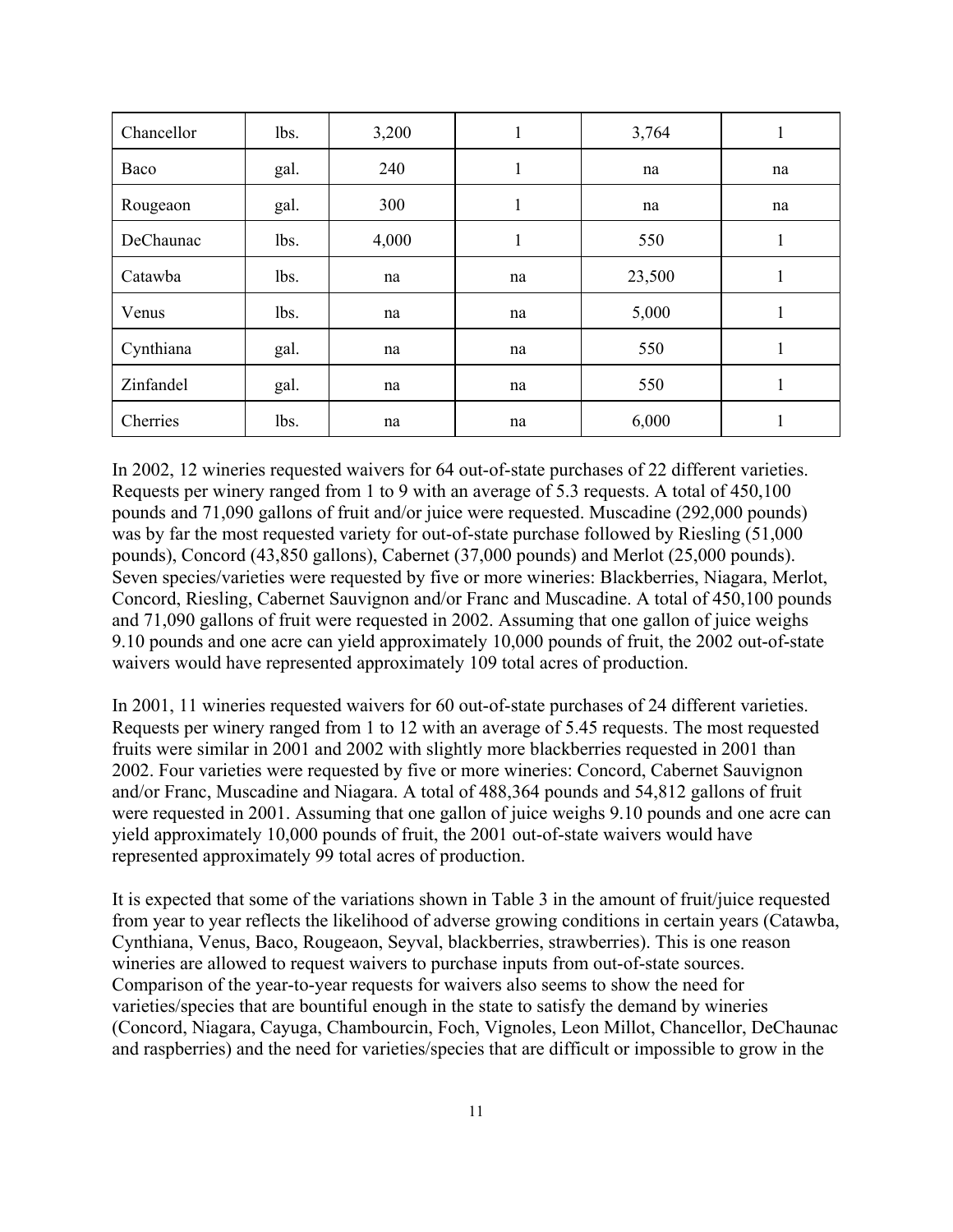state (Muscadine, Cabernet Sauvignon and/or Franc, Rhubarb, Chardonnay, Riesling, Merlot, Gewurztraminer, Zinfandel and Cherries).

In order to further assess the potential of Tennessee-grown fruits as the source to fill historical requests for out-of-state fruit, an evaluation of the growing potential of each variety is needed. As part of this study, David Lockwood, The University of Tennessee Extension fruit and nut specialist, was asked to evaluate the growing potential of each variety that was requested for outof-state purchase in 2001 and 2002. He was also asked to broadly assess a specific variety's growing potential in Tennessee by rating it on a one-to-ten scale where a score of one indicates no potential and a ten indicates perfectly suited for commercial production in Tennessee. A majority of the varieties (66 percent) received a rating of seven or better. Interestingly, some of the varieties with the largest volume of requests for out-of-state purchase were also some of those with the lowest rating for in state growing potential. For example, Cabernet Sauvignon and/or Franc, Riesling and Merlot all had annual requests for more than 25,000 pounds and a production possibilities rating of three or less. Muscadine requests totaled 260,000 pounds. They had a production possibility rating of five. Table 4 provides a listing of the varieties requested for purchase from out of state and a quantified assessment of their production possibilities in Tennessee.

**Table 4: Varieties Requested for Purchase Out of State and a** 

| Table 4: Varieties Requested for Furchase Out of State and a<br><b>Quantified Assessment of Their Production Possibilities in</b><br><b>Tennessee</b> |                                                              |  |  |
|-------------------------------------------------------------------------------------------------------------------------------------------------------|--------------------------------------------------------------|--|--|
| <b>Variety</b>                                                                                                                                        | <b>Production Possibilities</b><br>Rating on a 1 to 10 Scale |  |  |
| Concord                                                                                                                                               | 10                                                           |  |  |
| Niagara                                                                                                                                               | 10                                                           |  |  |
| <b>Blackberries</b>                                                                                                                                   | 10                                                           |  |  |
| Catawba                                                                                                                                               | 10                                                           |  |  |
| Strawberry                                                                                                                                            | 10                                                           |  |  |
| Cynthiana                                                                                                                                             | 9                                                            |  |  |
| Seyval                                                                                                                                                | 9                                                            |  |  |
| Cayuga                                                                                                                                                | 9                                                            |  |  |
| Chambourcin                                                                                                                                           | 9                                                            |  |  |
| Foch                                                                                                                                                  | 8                                                            |  |  |
| Vignoles                                                                                                                                              | 8                                                            |  |  |
| Leon Millot                                                                                                                                           | 8                                                            |  |  |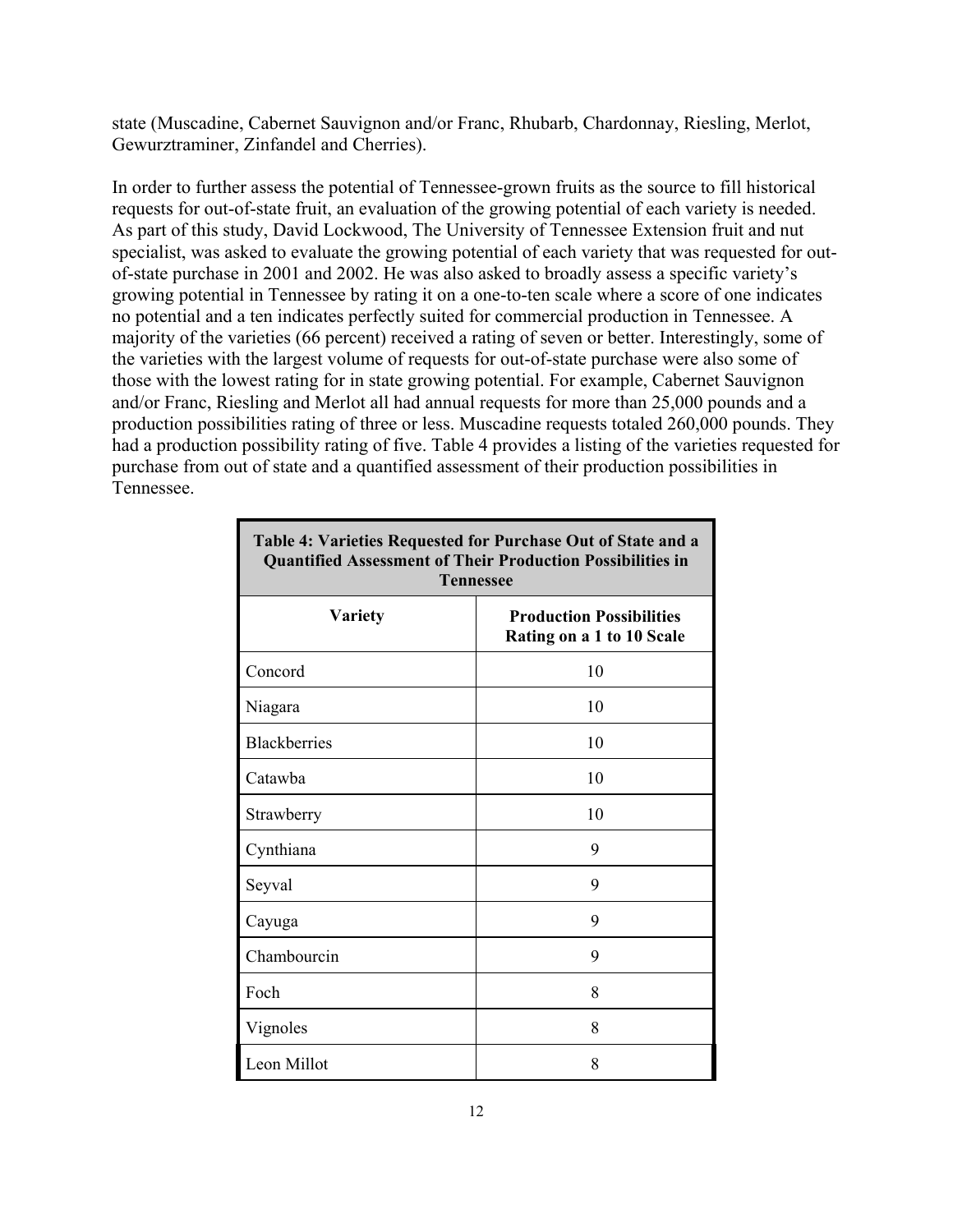| Chancellor     | 8              |
|----------------|----------------|
| Venus          | 8              |
| Baco           | 8              |
| Rougeaon       | 8              |
| DeChaunac      | 8              |
| Raspberry      | $\overline{7}$ |
| Muscadine      | 5              |
| Rhubarb        | 5              |
| Cabernet       | $\overline{3}$ |
| Riesling       | 3              |
| Chardonnay     | 3              |
| Merlot         | $\overline{2}$ |
| Gewurztraminer | $\overline{2}$ |
| Zinfandel      | 2              |
| Cherries       | 1              |

Table 5 shows the average annual volume of out-of-state requests for each variety and its corresponding production possibility rating. Eighteen of the 27 varieties requested in 2001 and 2002 have a production possibility rating of seven or better. These 18 varieties account for 56,475 pounds and 63,608 gallons of annual out-of-state purchases.

| Table 5: Average Annual Volume Requested from Out of State by<br><b>Rating of Production Possibilities</b> |                                                              |                                 |              |  |
|------------------------------------------------------------------------------------------------------------|--------------------------------------------------------------|---------------------------------|--------------|--|
| <b>Variety</b>                                                                                             | <b>Production Possibilities</b><br>Rating on a 1 to 10 Scale | <b>Average Annual</b><br>Volume | Unit         |  |
| Concord                                                                                                    | 10                                                           | 36,045                          | gal.         |  |
| Niagara                                                                                                    | 10                                                           | 12,136                          | gal.         |  |
| <b>Blackberries</b>                                                                                        | 10                                                           | 28,500<br>3,125                 | lbs.<br>gal. |  |
| Catawha                                                                                                    | 10                                                           | 11,750                          | lbs.         |  |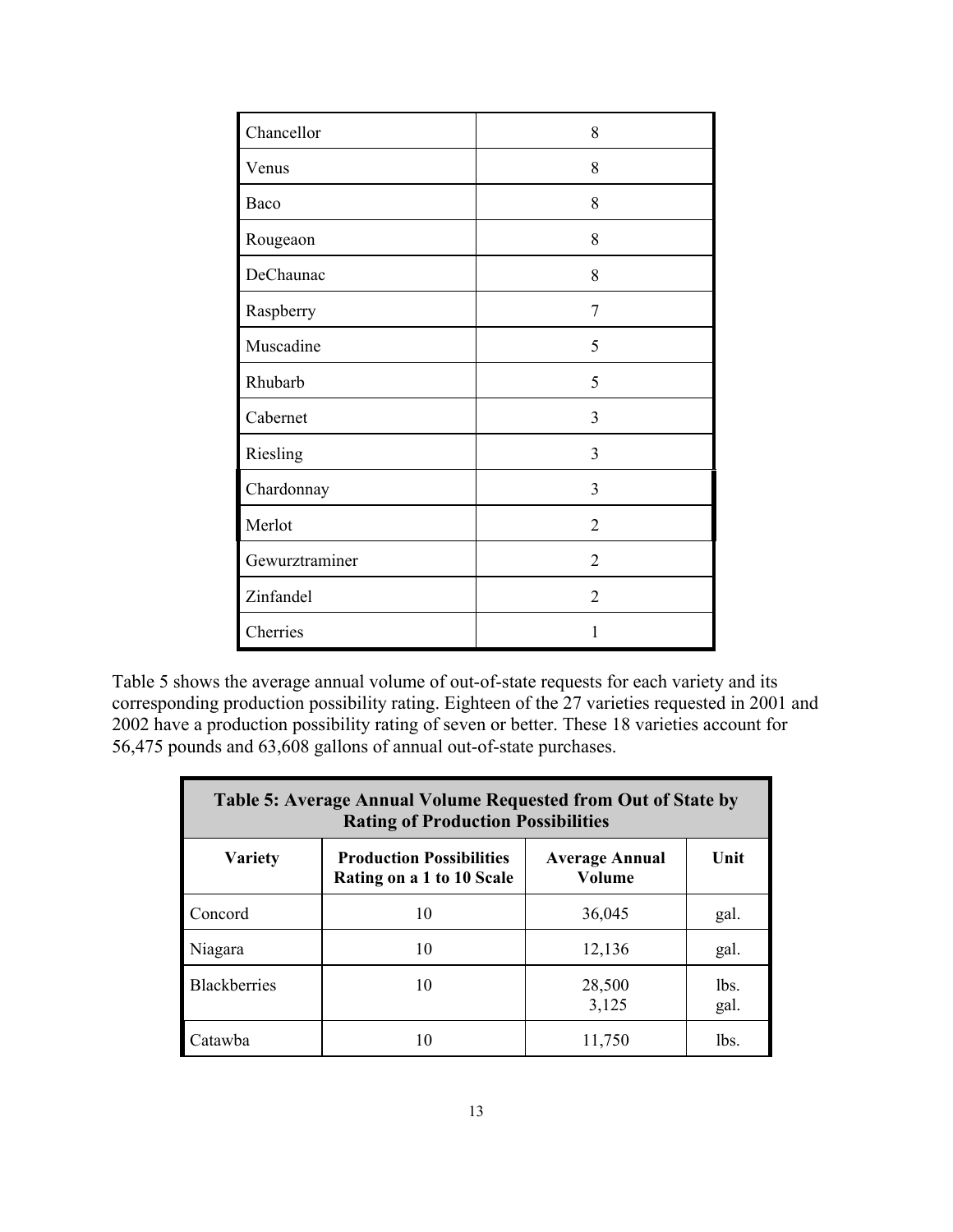| Strawberry     | 10             | 10,500<br>300 |      |
|----------------|----------------|---------------|------|
| Cynthiana      | 9              | 275           | gal. |
| Seyval         | 9              | 1,700         | gal. |
| Cayuga         | 9              | 1,650         | gal. |
| Chambourcin    | 9              | 2,250         | gal. |
| Foch           | 8              | 550           | gal. |
| Vignoles       | 8              | 825           | gal. |
| Leon Millot    | 8              | 1,000         | gal. |
| Chancellor     | 8              | 3,482         | gal. |
| Venus          | 8              | 2,500         | lbs. |
| Baco           | 8              | 120           | gal. |
| Rougeaon       | 8              | 150           | gal. |
| DeChaunac      | 8              | 2,275         | lbs. |
| Raspberry      | $\overline{7}$ | 12,700        | lbs. |
| Muscadine      | 5              | 278,300       | lbs. |
| Rhubarb        | 5              | 500           | lbs. |
| Cabernet       | 3              | 40,500        | lbs. |
| Riesling       | $\mathfrak{Z}$ | 50,250        | lbs. |
| Chardonnay     | $\mathfrak{Z}$ | 1,825         | gal. |
| Merlot         | $\sqrt{2}$     | 25,500        | lbs. |
| Gewurztraminer | $\overline{2}$ | 450           | gal. |
| Zinfandel      | $\mathfrak{2}$ | 275           | gal. |
| Cherries       | $\mathbf{1}$   | 3,000         | lbs. |

Table 6 estimates the potential acres of Tennessee production needed to fulfill the average annual out-of-state purchases for the 18 varieties that have a production possibility rating of seven or greater. The greatest Tennessee production potential is for 34 acres of the Concord variety followed by 16 acres of Niagara and 11 acres of Catawba. The 18 varieties with a greater than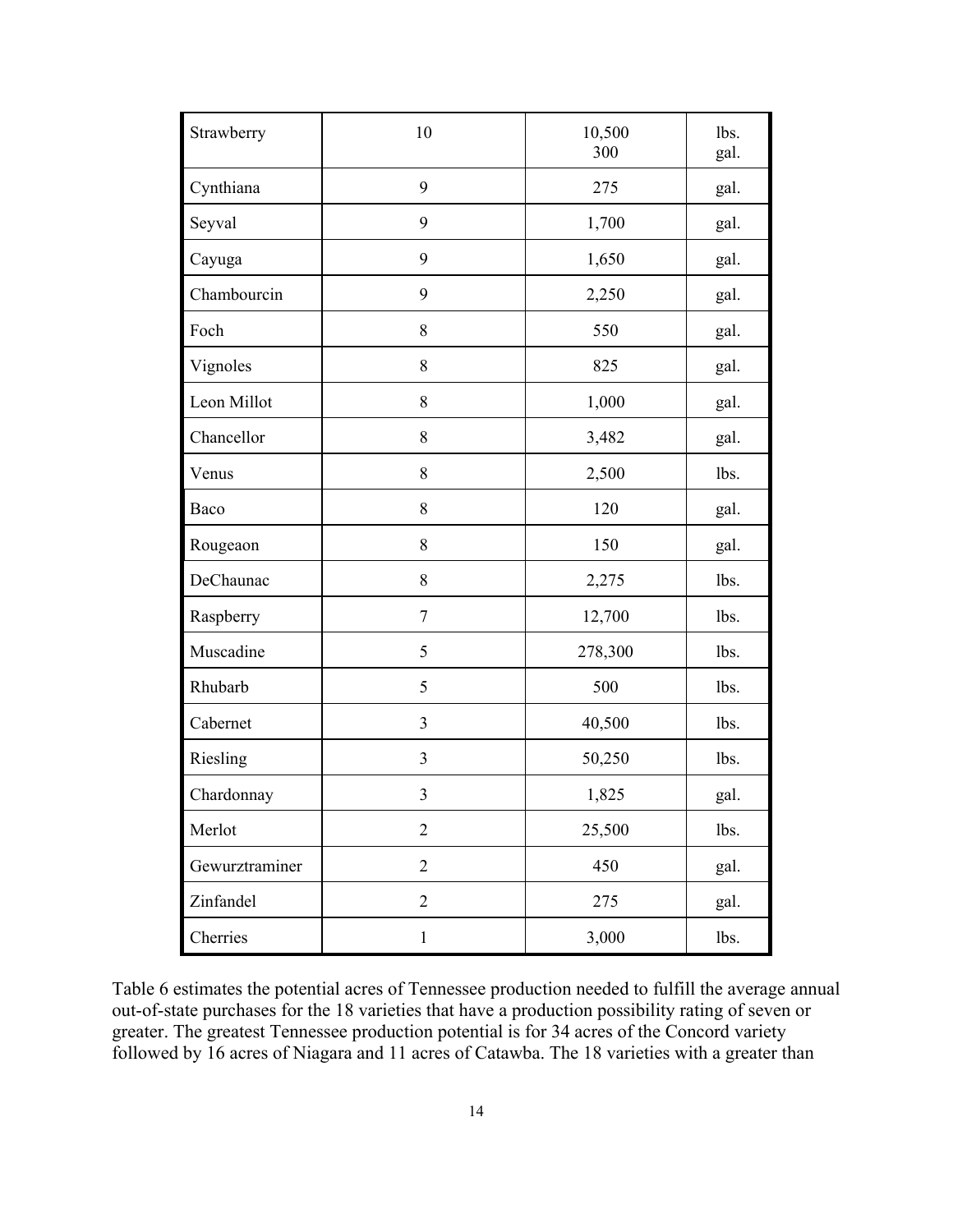five production possibility rating represent a market for approximately 90 acres of Tennessee production.

| <b>Table 6: Average Annual Volume Requested from</b><br><b>Out of State by Rating of Potential Production</b><br>Acreage |                                                                                                                               |  |  |
|--------------------------------------------------------------------------------------------------------------------------|-------------------------------------------------------------------------------------------------------------------------------|--|--|
| <b>Variety</b>                                                                                                           | <b>Potential Production Acres to</b><br><b>Replace Requests for</b><br><b>Average Annual Out-of-State</b><br><b>Purchases</b> |  |  |
| Concord                                                                                                                  | 34.32                                                                                                                         |  |  |
| Niagara                                                                                                                  | 16.18                                                                                                                         |  |  |
| <b>Blackberries</b>                                                                                                      | 5.26                                                                                                                          |  |  |
| Catawba                                                                                                                  | 11.19                                                                                                                         |  |  |
| <b>Blackberries</b>                                                                                                      | 5.26                                                                                                                          |  |  |
| Strawberry                                                                                                               | 0.80                                                                                                                          |  |  |
| Cynthiana                                                                                                                | 0.37                                                                                                                          |  |  |
| Seyval                                                                                                                   | 2.27                                                                                                                          |  |  |
| Cayuga                                                                                                                   | 1.57                                                                                                                          |  |  |
| Chambourcin                                                                                                              | 3.00                                                                                                                          |  |  |
| Foch                                                                                                                     | 0.733                                                                                                                         |  |  |
| Vignoles                                                                                                                 | 1.10                                                                                                                          |  |  |
| Leon Millot                                                                                                              | 1.33                                                                                                                          |  |  |
| Chancellor                                                                                                               | 4.64                                                                                                                          |  |  |
| Venus                                                                                                                    | 3.33                                                                                                                          |  |  |
| Baco                                                                                                                     | 0.16                                                                                                                          |  |  |
| Rougeaon                                                                                                                 | 0.20                                                                                                                          |  |  |
| DeChaunac                                                                                                                | 3.03                                                                                                                          |  |  |
| Raspberry                                                                                                                | 2.12                                                                                                                          |  |  |
| Total                                                                                                                    | 91.6                                                                                                                          |  |  |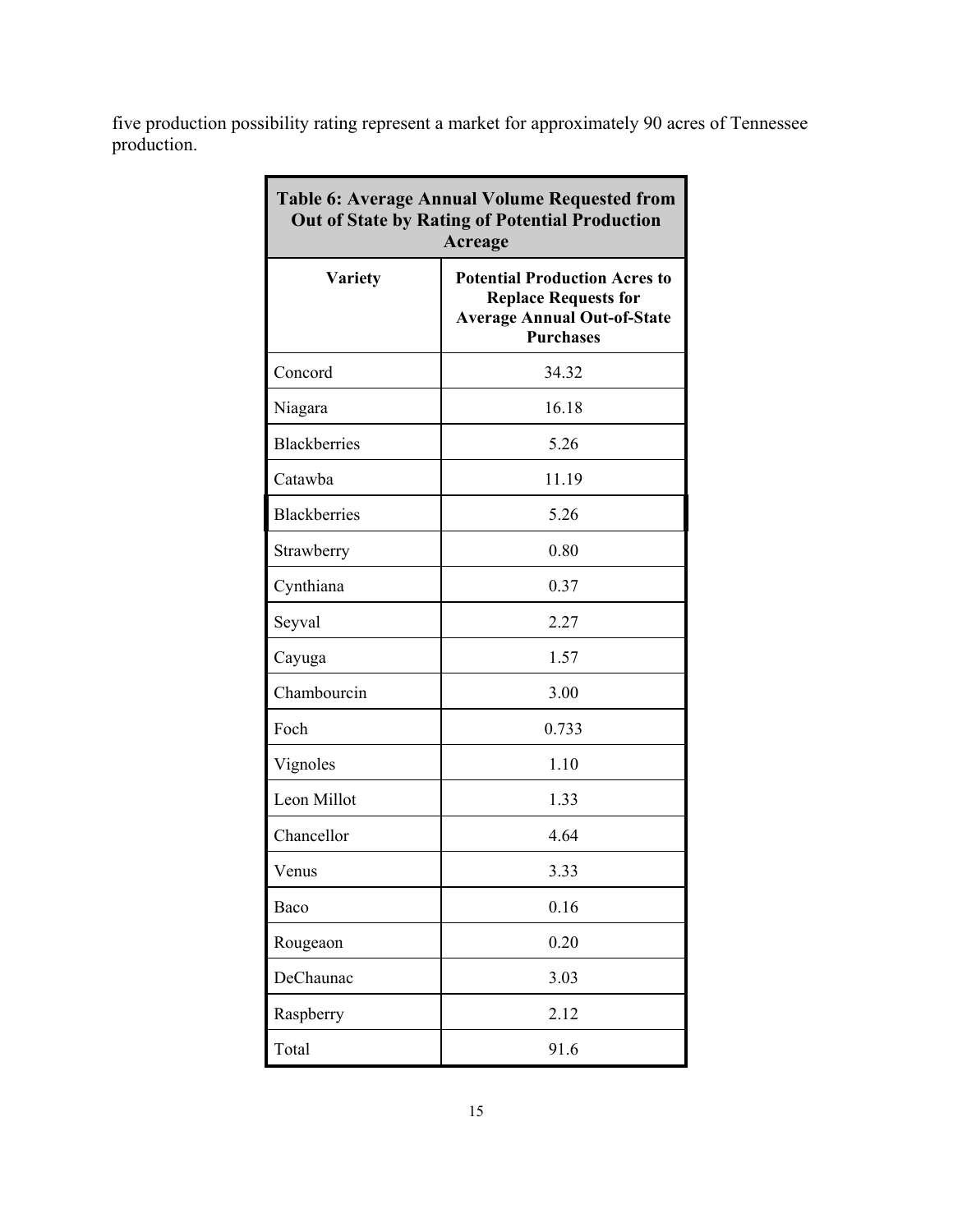Table 7 estimates the per-unit market value for each of the 27 varieties that were requested for out-of-state purchase in 2001 and 2002 and the corresponding estimated annual value of out-ofstate purchases. Per-unit values range from \$0.35 to \$1.25 and the total estimated annual value of out-of-state purchases is \$316,187.

٦

| Table 7: Estimated Per-Unit Value of Varieties Requested for<br><b>Out-of-State Purchase and the Corresponding Estimated Annual</b><br><b>Value of Out-of-State Purchases</b> |      |                                           |                                                                       |  |
|-------------------------------------------------------------------------------------------------------------------------------------------------------------------------------|------|-------------------------------------------|-----------------------------------------------------------------------|--|
| <b>Variety</b>                                                                                                                                                                | Unit | <b>Estimated</b><br><b>Value Per Unit</b> | <b>Estimated Annual</b><br>Value of Out-of-<br><b>State Purchases</b> |  |
| Merlot                                                                                                                                                                        | lbs. | \$1.00                                    | \$25,500                                                              |  |
| Cabernet                                                                                                                                                                      | lbs. | \$1.00                                    | \$40,500                                                              |  |
| Rhubarb                                                                                                                                                                       | lbs. | \$1.25                                    | \$625                                                                 |  |
| Muscadine                                                                                                                                                                     | lbs. | \$0.50                                    | \$139,150                                                             |  |
| Riesling                                                                                                                                                                      | lbs. | \$1.00                                    | \$50,250                                                              |  |
| Concord                                                                                                                                                                       | gal. | \$0.35                                    | \$12,616                                                              |  |
| Niagara                                                                                                                                                                       | gal. | \$0.375                                   | \$4,490                                                               |  |
| Foch                                                                                                                                                                          | gal. | \$0.375                                   | \$204                                                                 |  |
| Seyval                                                                                                                                                                        | gal. | \$0.375                                   | \$629                                                                 |  |
| Cayuga                                                                                                                                                                        | gal. | \$0.375                                   | \$611                                                                 |  |
| Chardonnay                                                                                                                                                                    | gal. | \$1.00                                    | \$1,825                                                               |  |
| Chambourcin                                                                                                                                                                   | gal. | \$0.375                                   | \$833                                                                 |  |
| <b>Blackberries</b>                                                                                                                                                           | lbs. | \$0.75                                    | \$7,875                                                               |  |
| Vignoles                                                                                                                                                                      | gal. | \$0.375                                   | \$305                                                                 |  |
| Strawberry                                                                                                                                                                    | lbs. | \$0.75                                    | \$7,875                                                               |  |
| Raspberry                                                                                                                                                                     | lbs. | \$1.00                                    | \$12,700                                                              |  |
| Leon Millot                                                                                                                                                                   | gal. | \$0.375                                   | \$370                                                                 |  |
| Gewurztraminer                                                                                                                                                                | gal. | \$1.00                                    | \$450                                                                 |  |
| Chancellor                                                                                                                                                                    | lbs. | \$0.375                                   | \$1,288                                                               |  |
| Baco                                                                                                                                                                          | gal. | \$0.375                                   | \$44                                                                  |  |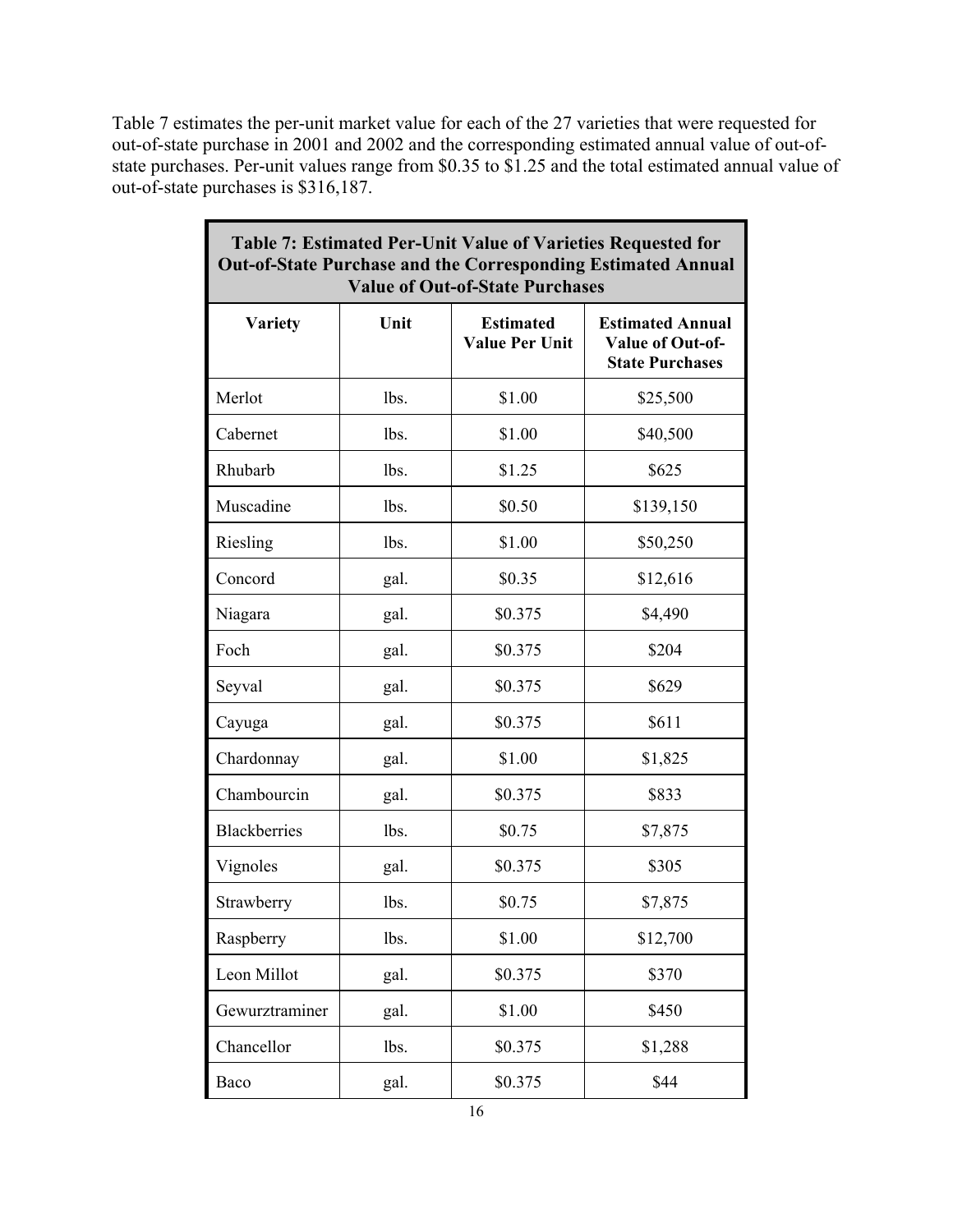| Rougeaon                                                                                | gal.      | \$0.375 | \$55    |
|-----------------------------------------------------------------------------------------|-----------|---------|---------|
| DeChaunac                                                                               | lbs.      | \$0.375 | \$842   |
| Catawba                                                                                 | lbs.      | \$0.375 | \$4,348 |
| Venus                                                                                   | lbs.      | \$0.375 | \$925   |
| Cynthiana                                                                               | gal.      | \$0.375 | \$102   |
| Zinfandel                                                                               | gal.      | \$1.00  | \$275   |
| Cherries                                                                                | lbs.      | \$0.50  | \$1,500 |
| Total Estimated Annual Value of Out-of-State<br>Purchases for All Varieties and Species | \$316,187 |         |         |

#### **Conclusions**

This report provides a summary and evaluation of an analysis of requests for out-of-state fruit purchases by Tennessee wineries in 2001 and 2002. Because the methods and formats used to request out-of-state purchases varied significantly from one winery to another, interpretation of the requests was often difficult. A standardized format for waiver requests should be considered.<sup>1</sup>

As expected, requests for waivers seem to be influenced by changes in growing conditions from year to year, lack of in-state production of some varieties and lack of in-state supplies of hard-togrow varieties. With limited data (2001 and 2002) it appears that Tennessee wineries represent a market for approximately 90 additional acres of annual fruit production in the state. It is estimated that the market value of this production is approximately \$316,000 annually.

While this study indicates a possible market potential for additional acres of specialty crops in Tennessee, additional investigations into specific market development strategies with wineries should be conducted. That is, it is unclear whether adequate supplies of the varieties requested for out-of-state purchase in 2001 and 2002 were actually not available in the state or whether the supplies were indeed available but simply not located nearby the wineries in need of them. In addition, continued, annual analysis and evaluation of the J-6 waivers is suggested.

<sup>&</sup>lt;sup>1</sup>A standardized format could obtain information from the requesting winery, such as a detailed explanation and justification of the variety, type, amount and source of fruit that is obtained within the allowed maximum amount of out-of-state purchases and also for the amount requested that exceeds the allowed maximum.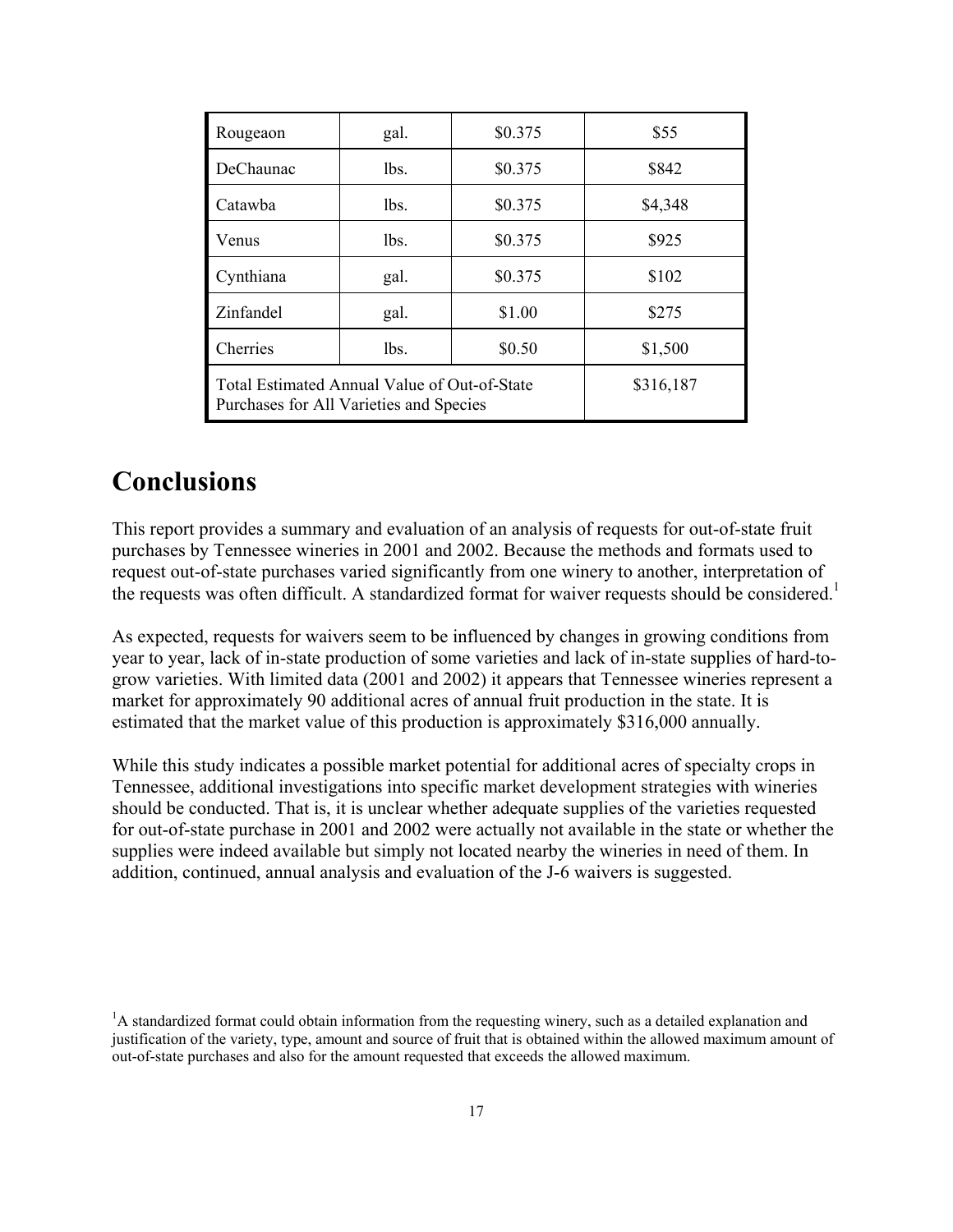### **Sources**

Grape Growing in Tennessee, PB 1475, David Lockwood and Darren Robinson, The University of Tennessee, Agricultural Extension Service, 2001.

Viticulture Plan for the State of Tennessee, 2001.

Starting Your Own Wine Business, PB 1688, W.C. Morris, The University of Tennessee, Agricultural Extension Service, 2002.

Tennessee Wineries Home Page, The Tennessee Department of Agriculture, Division of Market Development, http://www.picktnproduts.state.tn.us/wineires.

Using Case Studies to Enhance Success, Seth Riggins and Others, The University of Tennessee, Agricultural Extension Service, Agricultural Development Center, 2000.

Home Winemaking, EB 0719, Charles Nagel and Joseph Powers, Department of Food Science Human Nutrition, Washington State University, 1998.

Growing Wine Grapes in the Puget Sound, Steve Snyder, Maury Island Vineyards, 2002, http://pswp.org/grapes.htm.

Greg Pompelli, Various Working Papers and Research Reports, The University of Tennessee, Agricultural Experiment Station, 1990 to 2000.

Tennessee Code Annotated, 57-3-207, Grape and Wine law - Winery license - Fee - Home Wineries - Tax on Tennessee wine - Wine production information.

1997 Census of Agriculture, The United States Department of Agriculture, National Agricultural Statistics Service.

David Lockwood, The University of Tennessee Agricultural Extension Service, Personal Interview, November 8, 2002.